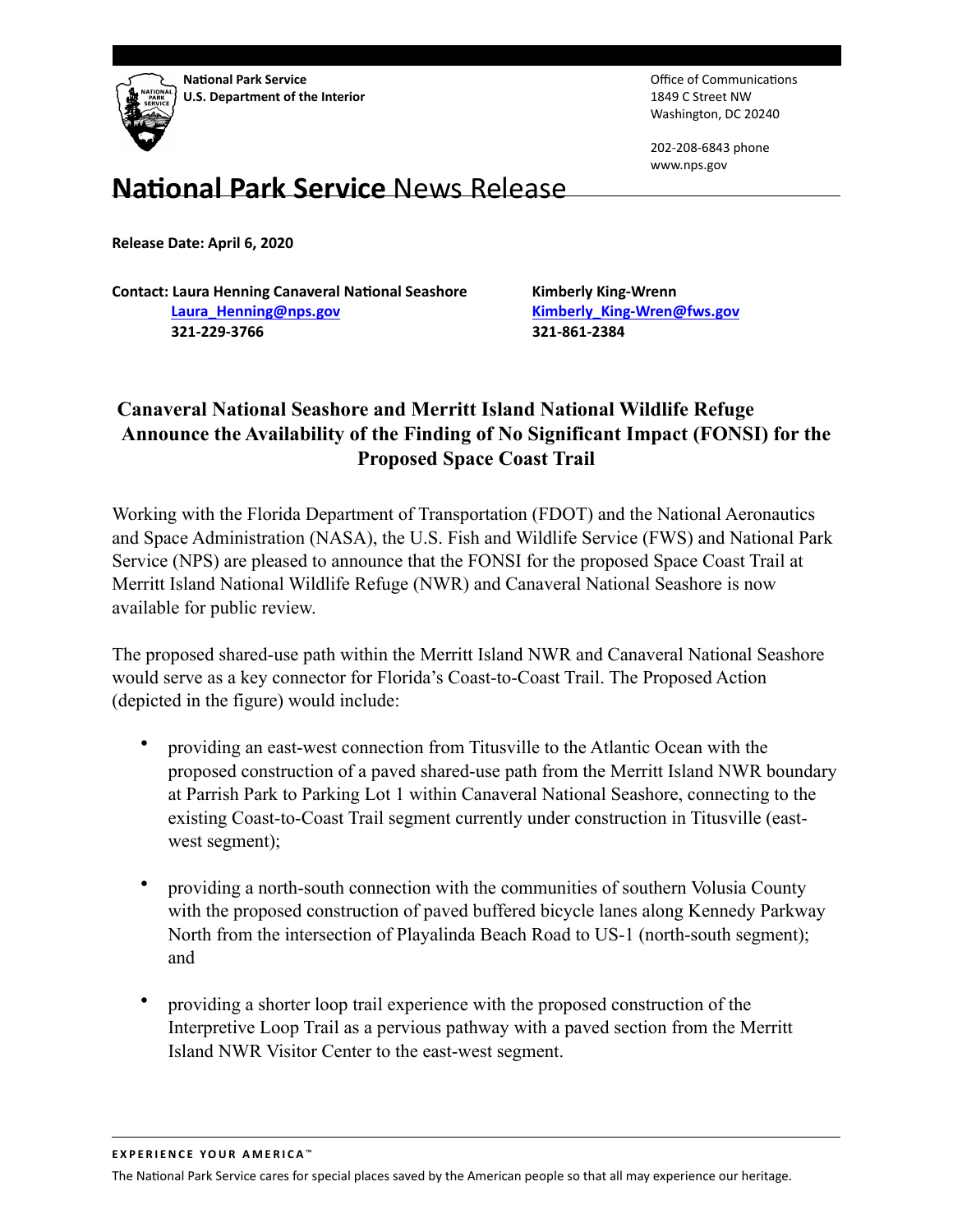

The National Park Service cares for special places saved by the American people so that all may experience our heritage.